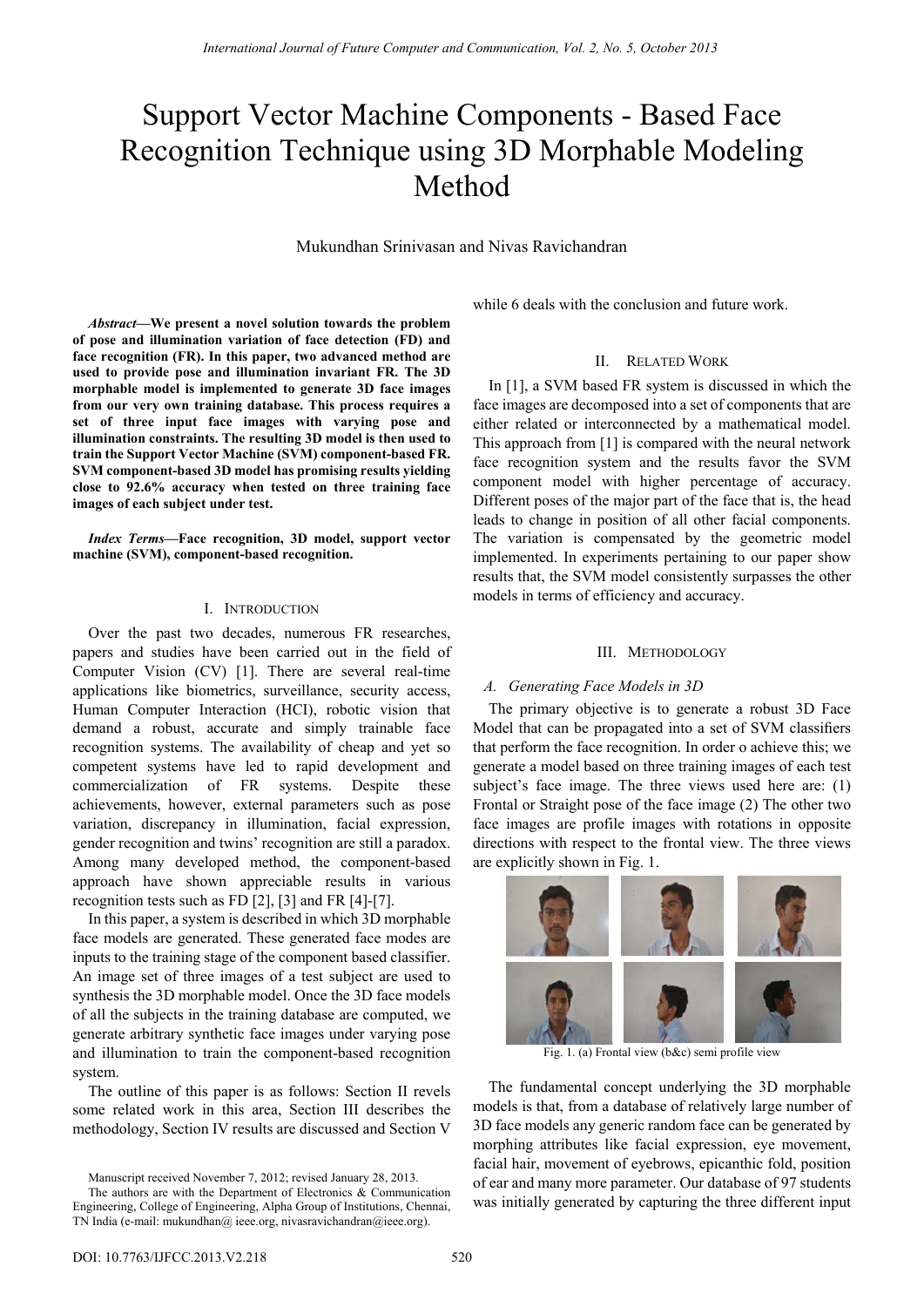face images (i.e. frontal view  $\&$  left, right profile views). Once the frontal, left and right profile images are loaded the feature points are set to generate a 3D model. Through processes like flow computation a relation between the 3D model and the input face images are established.

In the 3D modeling of face images, we can obtain a dataset of three results; the first one being the texture-removed 3D image, secondly a tween model and at last a mesh model. Fig. 2 describes the results clearly. All the three results are very useful to compute many parameters for FR. Example, a wire/mesh model can be used to calculate metrics like the inter-eye distance, or calculate the area of the triangle formed by the feature points of the two eyes and the nose. The tween model can be used in eyeball tracking and etc.



Fig. 2. 3D generated face model

Using the 3D models, synthetic images such as the ones in Fig. 2 can easily be created by rendering the models. The 3D morphable model also provides the full 3D correspondence between the head models, which allows for automatic extraction of facial components.

# *B. Component based Approach Using SVM*

There are many other approaches that are highly sensitive to image variation caused by rotation in facial angle. The SVM component-based model avoids such issues by recognizing independent components of the face image. For small rotations, the changes in the components are relatively small compared to the changes in the whole face pattern. Changes in the 2-D locations of the components due to pose changes are accounted for by a learned, flexible face model.

## *C. Face Detection*

To obtain stable results, a two-level, component-based face detector which is described in detail in [8]. In this following section we give a brief overview of the system.

The principles of the component-based detection system are illustrated in Fig. 3. On the first level, component classifiers independently detected facial components. On the second level, a mathematically configuration classifier performs the final face detection by combining the results of the component-based classifiers.



Fig. 3. Structure of the proposed system

Given a  $32 \times 32$  window, the maximum continuous outputs of the component classifiers within rectangular search regions around the expected positions of the components were used as inputs to the mathematical configuration classifier. The search regions have been calculated from the mean and standard deviation of the components' locations in the training images. The 14 facial components used in the detection system are shown in Fig. 4. The shapes and positions of the components have been automatically determined from the training data in order to provide maximum discrimination between face and non-face images.



Fig. 4. (a, b) Fourteen facial components used for FD



Fig. 5. Combined components for recognition.

We trained 14 linear SVMs on the component data and applied them to the whole training set in order to generate the training data for the geometrical classifier.

## *D. Face Recognition*

To train the face recognizer we first ran the component-based detector over each image in the training set and extracted the components. From the 14 original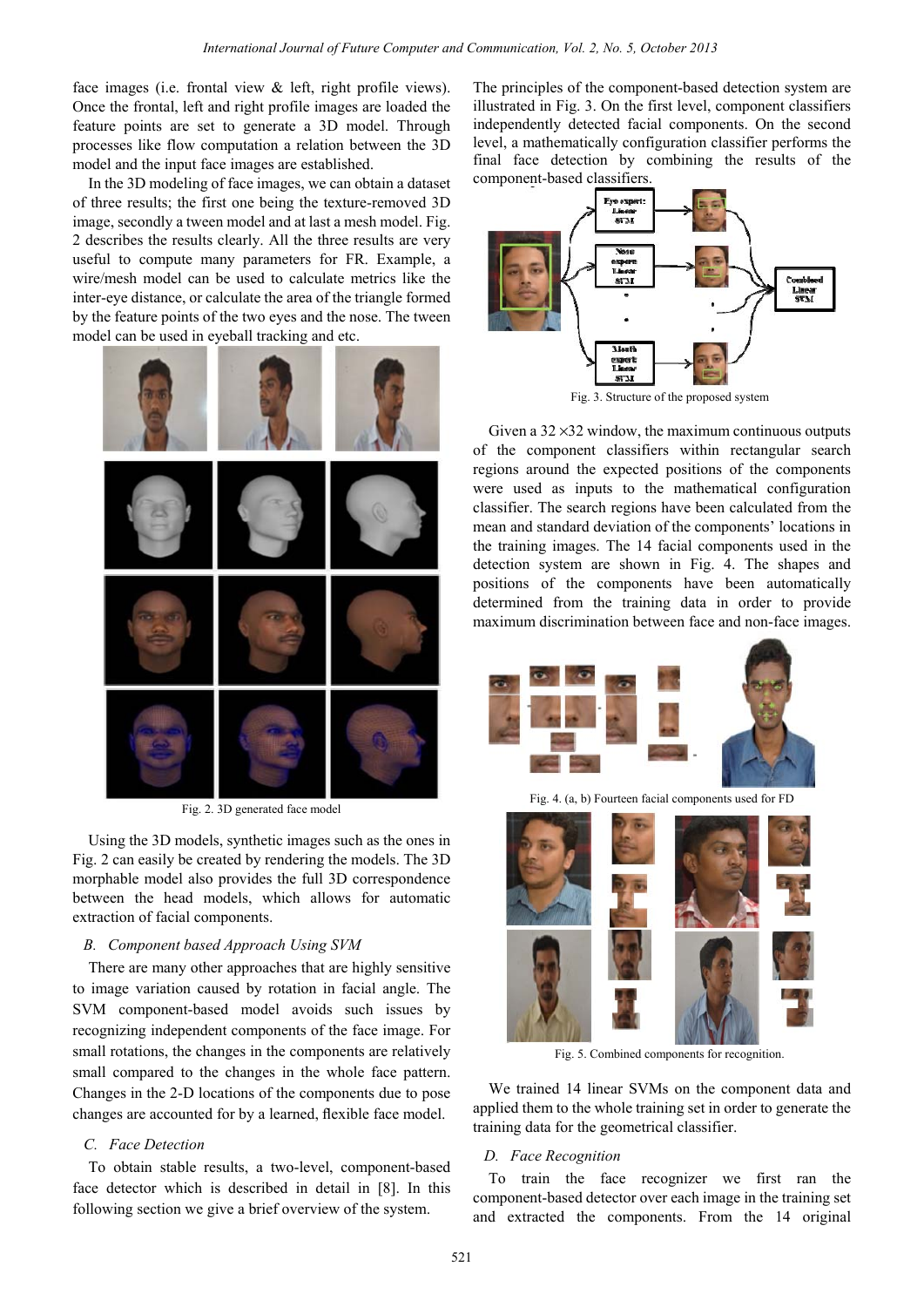components we kept 9 for face recognition, removing those that either contained lesser features vectors (e.g., area around the cheeks) or strongly overlapped with other components. The 9 selected components are shown in Fig. 4b. Examples of the component-based face detector applied to images of the training set are shown in figure 5. To generate the input to our face recognition classifier we normalized each of the components in size and combined their gray values into a single feature vector considering it as the tenth component

The normalization used here is the linear normalization of grey scale facial images is performed according to the formula:

$$
I_N = (I - Min)\frac{Max - Min}{Max - Min} + Min
$$
 (1)

The normalization of inner face image is included for better recognition results.

#### IV. RESULTS

A test set was created by taking facial images of the four people in the database. The subjects were asked to rotate their faces in depth and the lighting conditions were changed by moving a light source around the subject. The test set consisted of three images of each person under various pose and illumination conditions.

The component-based face recognition system was compared to a NN-based face recognition system; both systems were trained and tested on the same images.



Fig. 6. ROC plot of the FRR vs. recognition rate for both the component and NN- based system

In contrast to the component-based classifiers, the input vector to the whole face detector and recognizer consisted of the linearly normalized grey values from the entire 32×32 facial section. The resulting ROC curves of Neural Network and component- based recognition on the test set can be seen in Fig. 6. The component-based system achieved recognition of 92%, which is approximately some 30% above the recognition rate of the NN system.

This large discrepancy in results can be attributed to two main factors: First, the components of a face vary less under rotation than the whole face pattern, explaining why the component-based recognition is more robust against pose changes. Second, in contrast to the training data, the backgrounds in the test images were non-uniform. Component-based recognition only used face parts as input features for the classifier.

## V. CONCLUSION

In this paper, we propose a 3D model which is based on a component-based approach using the Support Vector Machine (SVM) model. The same test dataset is used for a Neural Network system which has a lesser rate of recognition.

The component-based approach yields about 92% efficiency which is about 30% more than the NN system. The component approach gives better results as the variation do not have much implication on the component learning.

#### VI. FUTURE WORK

We intend to test on a much larger and standard database to check if these results concur. We would also like to inspect the efficiency of HOG over linear normalization techniques to augment the efficiency

## ACKNOWLEDGMENT

The authors would like to thanks all those involved in helping us write this paper. We would also like to thank the subject who helped us in compiling a database for testing.

#### **REFERENCES**

- [1] R. Chellapa, C. Wilson, and S. Sirohey, "Human and machine recognition of faces: a survey," in *Proc. IEEE*, vol. 83, no. 5, 1995, pp. 705–741.
- [2] H. Schneiderman and T. Kanade, "A statistical method for 3D object detection applied to faces and cars," in *Proc. IEEE Conference on Computer Vision and Pattern Recognition*, pp. 746-751, 2000.
- [3] B. Heisele, T. Serre, M. Pontil, and T. Poggio, "Component-based face detection," in *Proc. IEEE Conference on Computer Vision and Pattern Recognition,* vol. 1, pp. 657-662, Hawaii, 2001.
- [4] R. Brunelli and T. Poggio, "Face recognition: Features versus templates," *IEEE Transactions on Pattern Analysis and Machine Intelligence*, vol. 15, no. 10, pp. 1042-1052, 1993.
- [5] L. Wiskott, "Labeled Graphs and Dynamic Link Matching for Face Recognition and Scene Analysis," PhD thesis, Ruhr-UniversitÄat Bochum, Bochum, Germany, 1995.
- [6] A.V. Neifan and M. H. Hayes, "An embedded HMM-based approach for face detection and recognition," in *Proc. IEEE International Conference on Acoustics*, Speech, and Signal Processing, vol. 6, pp. 3553-3556, 1999.
- [7] B. Heisele, P. Ho, and T. Poggio, "Face recognition with support vector machines: global versus component-based approach," in *Proc. 8th International Conference on Computer Vision*, vol. 2, pp. 688-694, Vancouver, 2001.
- [8] B. Heisele, T. Serre, M. Pontil, T. Vetter, and T. Poggio, "Categorization by learning and combining object parts," *Neural Information Processing Systems (NIPS)*, Vancouver, 2001.
- [9] A. Lanitis, C. Taylor, and T. Cootes, "Automatic interpretation and coding of face images using flexible models," *IEEE Trans. Pattern Anal. Mach. Intell*, vol. 19, no. 7, 1997, pp. 743–756.
- [10] K. Jonsson, J. Matas, J. Kittler, and Y. Li, "Learning support vectors for face verification and recognition," in *Proc. IEEE International Conference on Automatic Face and Gesture Recognition*, 2000, pp. 208–213.
- [11] T. Poggio and S. Edelman, "A network that learns to recognize 3-D objects," *Nature*, vol. 343, 1990, pp. 163–266.
- [12] A. Pentland, B. Mogghadam, and T. Starner, "View-based and modular eigenspaces for face recognition," Technical Report, vol. 245, MIT Media Laboratory, Cambridge, 1994.